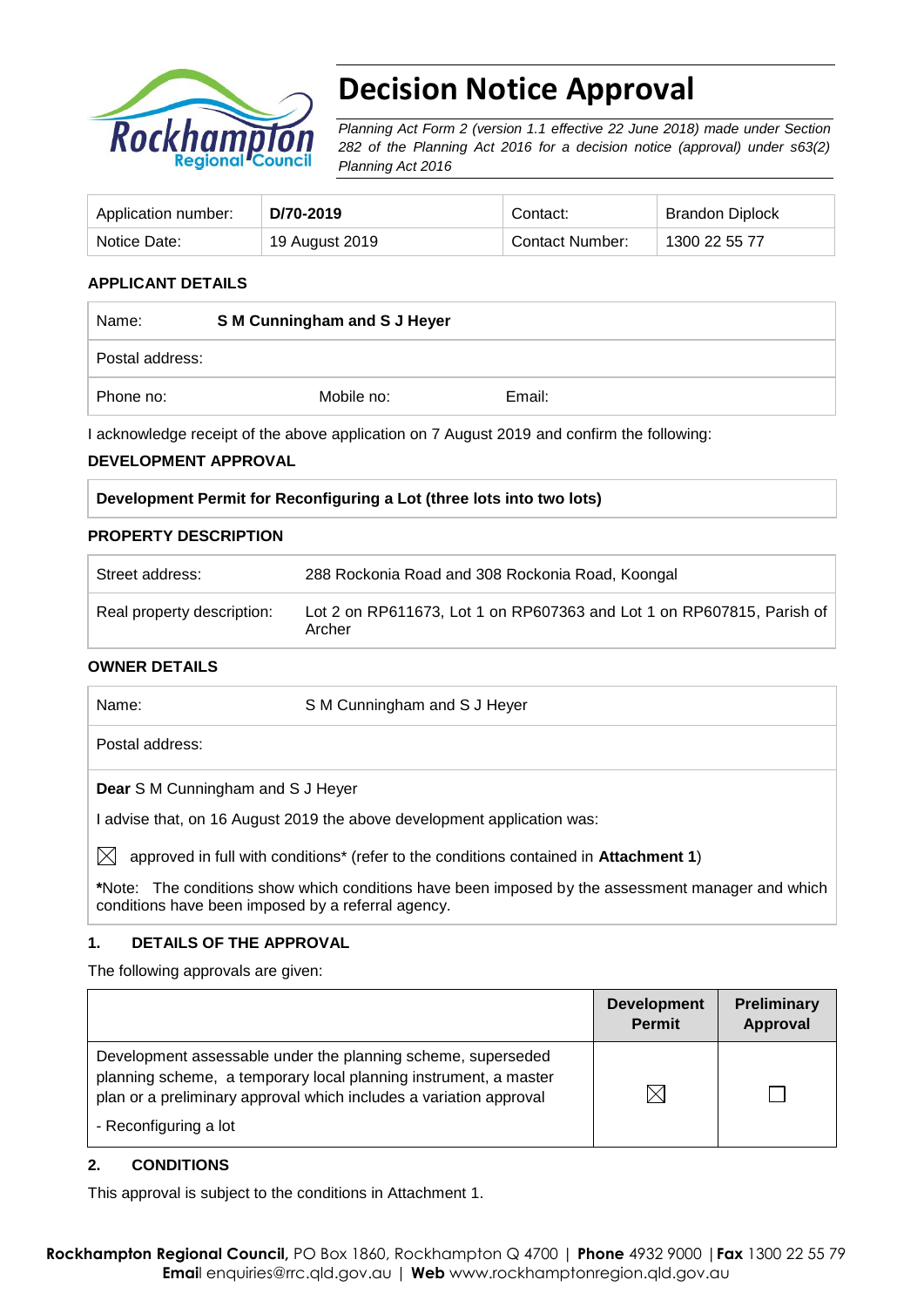#### **3. FURTHER DEVELOPMENT PERMITS REQUIRED** NIL

#### **4. THE APPROVED PLANS**

**The approved development must be completed and maintained generally in accordance with the approved drawings and documents:**

| <b>Drawing/report title</b>        | Prepared<br>by    | <b>Date</b>   | <b>Reference</b><br>number | <b>Version/issue</b> |
|------------------------------------|-------------------|---------------|----------------------------|----------------------|
| Proposal Plan                      | Vision<br>Surveys | 7 August 2019 | 19442-PP-01                | A                    |
| Proposal Plan - Aerial Photography | Vision<br>Surveys | 7 August 2019 | 19442-PP-01                | A                    |

#### **5. CURRENCY PERIOD FOR THE APPROVAL (s.85 of the** *Planning Act***)**

The standard currency periods stated in section 85 of *Planning Act 2016* apply to each aspect of development in this approval, if not stated in the conditions of approval attached.

#### **6. STATEMENT OF REASONS**

| <b>Description of the</b><br>development           | The proposed development is for Reconfiguring a Lot (three lots into two lots)                                                                                                                                                                                                                                                                                      |  |  |
|----------------------------------------------------|---------------------------------------------------------------------------------------------------------------------------------------------------------------------------------------------------------------------------------------------------------------------------------------------------------------------------------------------------------------------|--|--|
| <b>Reasons for Decision</b>                        | The proposed realignment will result in a logical alignment that ensures<br>a)<br>all lots have a lawful access to a road.                                                                                                                                                                                                                                          |  |  |
|                                                    | b)<br>The proposed use does not compromise the strategic framework in the<br>Rockhampton Region Planning Scheme 2015;                                                                                                                                                                                                                                               |  |  |
|                                                    | Assessment of the development against the relevant zone purpose,<br>C)<br>planning scheme codes and planning scheme policies demonstrates<br>that the proposed development will not cause significant adverse<br>impacts on the surrounding natural environment, built environment and<br>infrastructure, community facilities, or local character and amenity; and |  |  |
|                                                    | The proposed development does not compromise the relevant State<br>d)<br>Planning Policy.                                                                                                                                                                                                                                                                           |  |  |
| <b>Assessment</b><br><b>Benchmarks</b>             | The proposed development was assessed against the following assessment<br>benchmarks:                                                                                                                                                                                                                                                                               |  |  |
|                                                    | Low Density Residential Zone Code; and<br>$\bullet$                                                                                                                                                                                                                                                                                                                 |  |  |
|                                                    | Reconfiguring a Lot Code.<br>$\bullet$                                                                                                                                                                                                                                                                                                                              |  |  |
| <b>Compliance with</b><br>assessment<br>benchmarks | The development was assessed against all of the assessment benchmarks<br>listed above and complies with all of these.                                                                                                                                                                                                                                               |  |  |
| <b>Matters prescribed by</b>                       | The State Planning Policy - Part E;                                                                                                                                                                                                                                                                                                                                 |  |  |
| regulation                                         | The Central Queensland Regional Plan;<br>$\bullet$                                                                                                                                                                                                                                                                                                                  |  |  |
|                                                    | The Rockhampton Region Planning Scheme 2015;                                                                                                                                                                                                                                                                                                                        |  |  |
|                                                    | Surrounding use of adjacent premises in terms of commensurate and<br>$\bullet$<br>consistent development form; and                                                                                                                                                                                                                                                  |  |  |
|                                                    | The common material, being the material submitted with the<br>application.                                                                                                                                                                                                                                                                                          |  |  |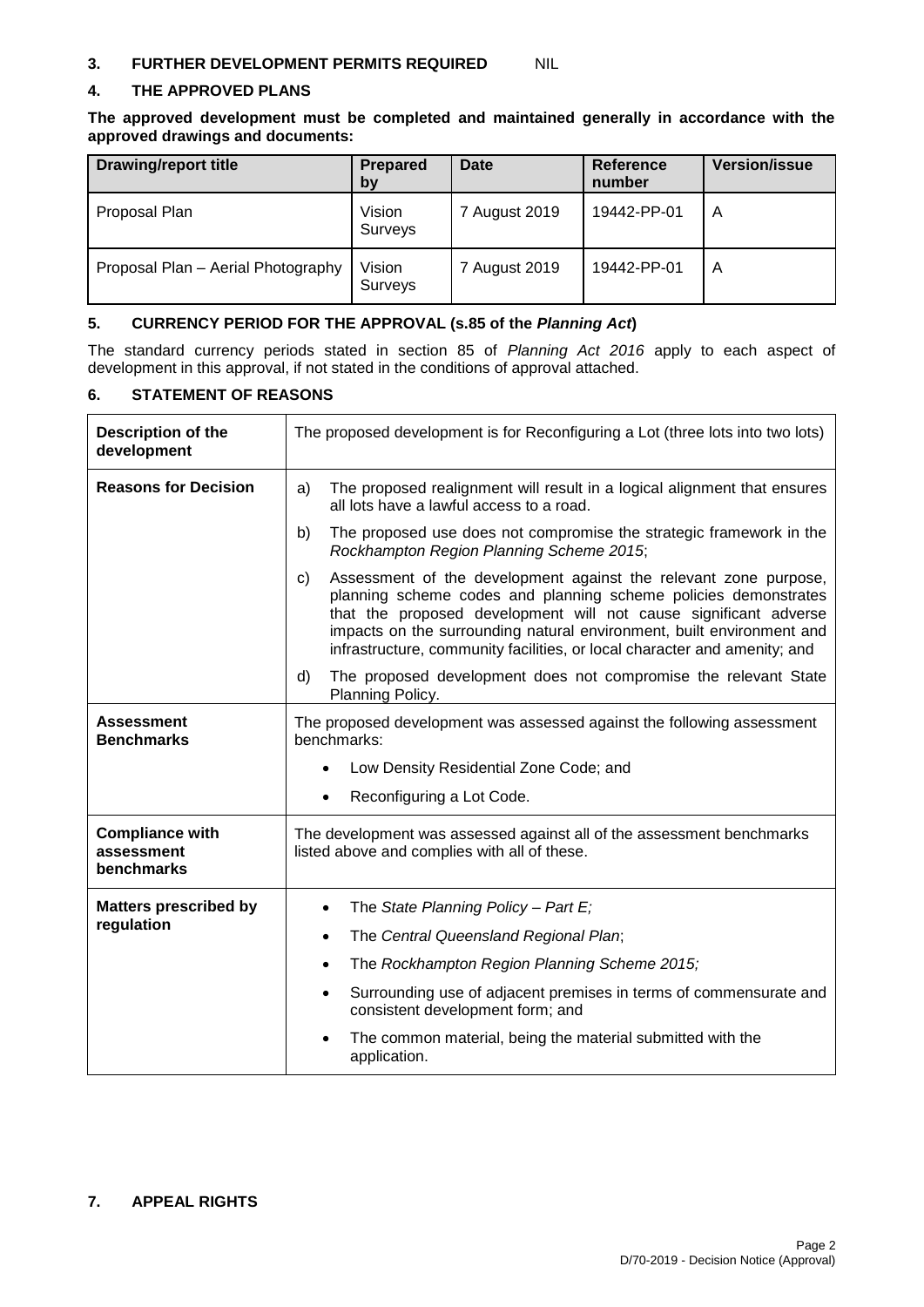The rights of an applicant to appeal to a tribunal or the Planning and Environment Court against a decision about a development application are set out in chapter 6, part 1 of the *Planning Act 2016*. There may also be a right to make an application for a declaration by a tribunal (see chapter 6, part 2 of the *Planning Act 2016).*

#### *Appeal by an applicant*

An applicant for a development application may appeal to the Planning and Environment Court against the following:

- the refusal of all or part of the development application
- a provision of the development approval
- the decision to give a preliminary approval when a development permit was applied for
- a deemed refusal of the development application.

An applicant may also have a right to appeal to the Development tribunal. For more information, see schedule 1 of the *Planning Act 2016*.

The timeframes for starting an appeal in the Planning and Environment Court are set out in section 229 of the *Planning Act 2016*.

**Attachment 2** is an extract from the *Planning Act 2016* that sets out the applicant's appeal rights and the appeal rights of a submitter.

### **8. WHEN THE DEVELOPMENT APPROVAL TAKES EFFECT**

This development approval takes effect:

From the time the decision notice is given – if there is no submitter and the applicant does not appeal the decision to the court.

Or

When the submitter's appeal period ends  $-$  if there is a submitter and the applicant does not appeal the decision to the court.

Or

Subject to the decision of the court, when the appeal is finally decided  $-$  if an appeal is made to the court.

#### **9. ASSESSMENT MANAGER**

| Tarnya Fitzgibbon<br>Name:<br>Date: 19 August 2019<br>Signature:<br><b>COORDINATOR</b><br>DEVELOPMENT ASSESSMENT |  |
|------------------------------------------------------------------------------------------------------------------|--|
|------------------------------------------------------------------------------------------------------------------|--|

#### **Attachment 1 – Conditions of the approval**

*Part 1* **–** *Conditions imposed by the assessment manager [Note: where a condition is imposed about infrastructure under Chapter 4 of the Planning Act 2016, the relevant provision of the Act under which this condition was imposed must be specified.]*

#### **Attachment 2—Extract on appeal rights**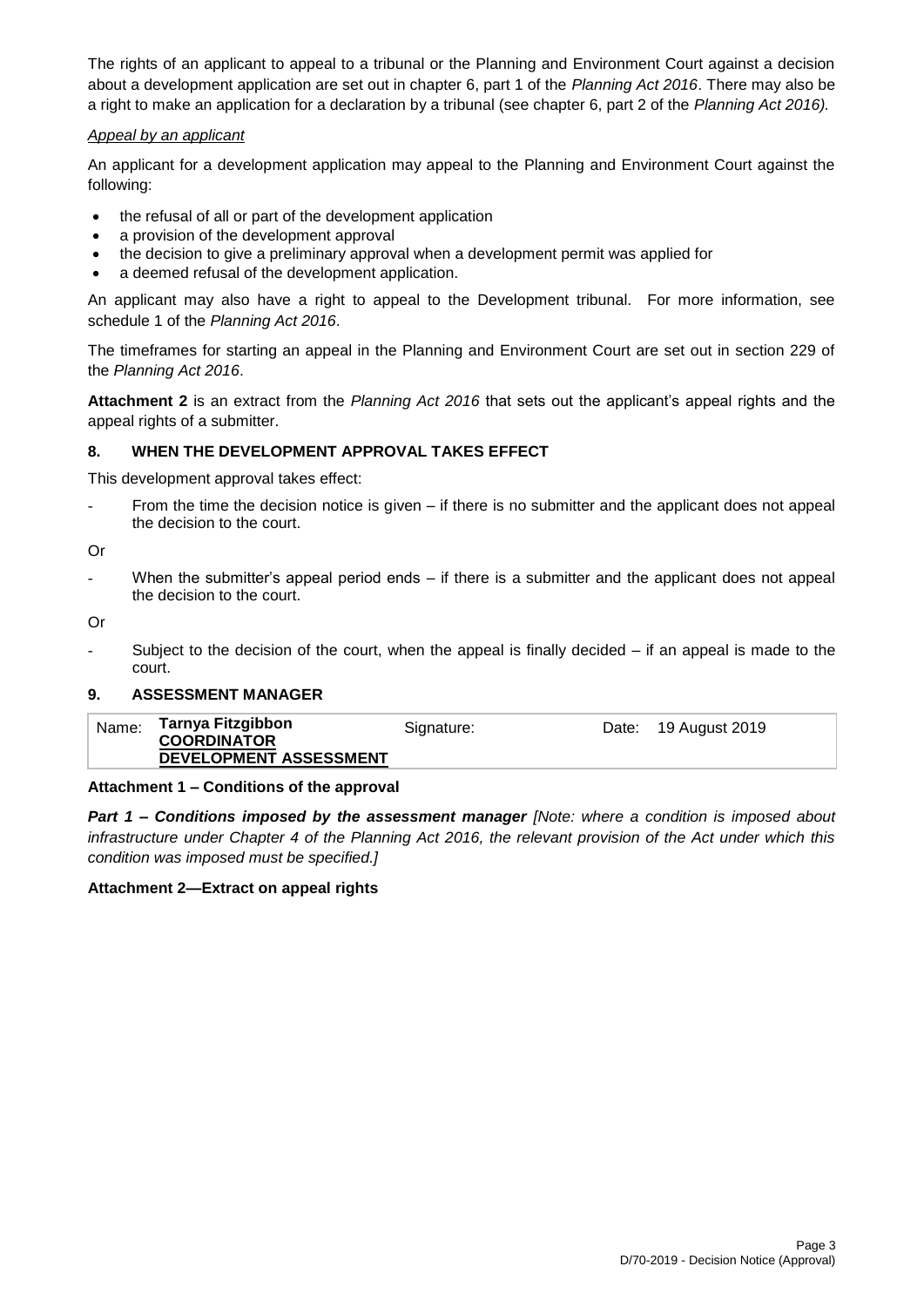

## **Attachment 1 – Part 1 Rockhampton Regional Council Conditions**

*Planning Act 2016*

### 1.0 ADMINISTRATION

- 1.1 The Developer and his employee, agent, contractor or invitee is responsible for ensuring compliance with the conditions of this development approval.
- 1.2 Where these Conditions refer to "Council" in relation to requiring Council to approve or to be satisfied as to any matter, or conferring on the Council a function, power or discretion, that role may be fulfilled in whole or in part by a delegate appointed for that purpose by the Council.
- 1.3 All conditions, works, or requirements of this development approval must be undertaken, completed, and be accompanied by a Compliance Certificate for any operational works required by this development approval:
	- 1.3.1 to Council's satisfaction;
	- 1.3.2 at no cost to Council; and
	- 1.3.3 prior to the issue of the Survey Plan Approval Certificate,

unless otherwise stated.

- 1.4 Infrastructure requirements of this development approval must be contributed to the relevant authorities, where applicable, at no cost to Council, prior to the issue of the Survey Plan Approval Certificate, unless otherwise stated.
- 1.5 All works must be designed, constructed and maintained in accordance with the relevant Council policies, guidelines and standards, unless otherwise stated.
- 1.6 All engineering drawings/specifications, design and construction works must be in accordance with the requirements of the relevant *Australian Standards* and must be approved, supervised and certified by a Registered Professional Engineer of Queensland.
- 2.0 APPROVED PLANS AND DOCUMENTS
- 2.1 The approved development must be completed and maintained generally in accordance with the approved plans and documents, except where amended by any condition of this development approval:

| Drawing/report<br>title              | <b>Prepared by</b> | <b>Date</b>   | <b>Reference</b><br>number | <b>Version/issue</b> |
|--------------------------------------|--------------------|---------------|----------------------------|----------------------|
| Proposal Plan                        | Vision<br>Surveys  | 7 August 2019 | 19442-PP-01                | A                    |
| Proposal Plan-<br>Aerial Photography | Vision<br>Surveys  | 7 August 2019 | 19442-PP-01                | A                    |

- 2.2 Where there is any conflict between the conditions of this development approval and the details shown on the approved plans and documents, the conditions of this development approval must prevail.
- 2.3 Where conditions require the above plans or documents to be amended, the revised document(s) must be submitted for approval by Council prior to the submission of an application for a Development Permit for Operational Works.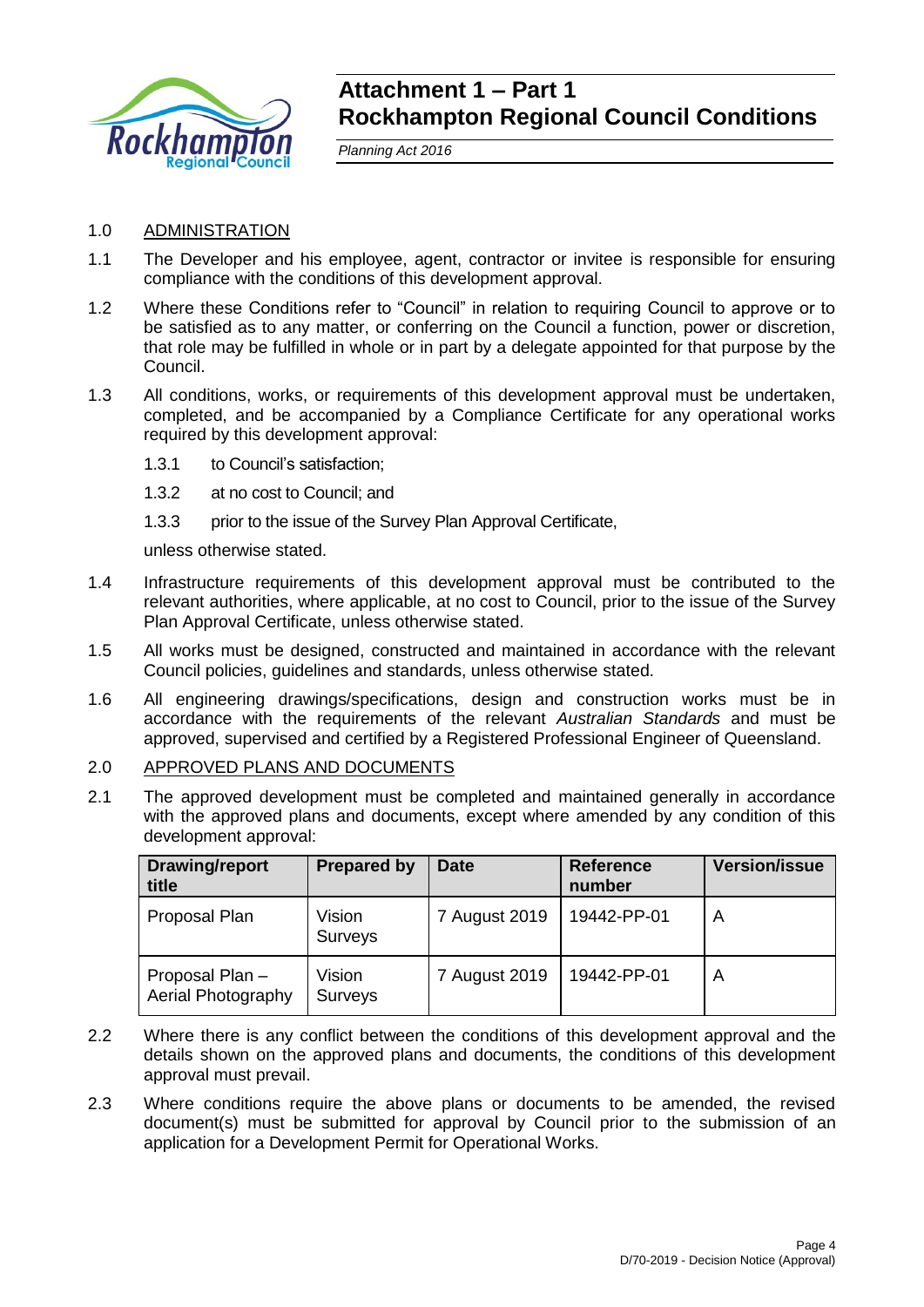### 3.0 PLUMBING AND DRAINAGE WORKS

- 3.1 Alteration, disconnection or relocation of internal plumbing and sanitary drainage works associated with the existing building must be in accordance with regulated work under the *Plumbing and Drainage Act* and Council's Plumbing and Drainage Policies.
- 3.2 Internal Plumbing and Sanitary Drainage of all the existing building(s) located within proposed Lots 20 and 21 must be contained within the lot it serves.

### 4.0 ASSET MANAGEMENT

- 4.1 Any alteration necessary to electricity, telephone, water mains, sewerage mains, and/or public utility installations resulting from the development or in connection with the development, must be undertaken and completed at no cost to Council.
- 4.2 Any damage to existing stormwater, water supply and sewerage infrastructure, kerb and channel, pathway or roadway (including removal of concrete slurry from public land and Council infrastructure), that occurs while any works are being carried out in association with this development approval must be repaired at full cost to the developer. This includes the reinstatement of any existing traffic signs or pavement markings that may have been removed or damaged.

### 5.0 OPERATING PROCEDURES

5.1 All construction materials, waste, waste skips, machinery and contractors' vehicles must be located and stored or parked within the development site. Storage of materials or parking of construction machinery or contractors' vehicles must not occur within Rockonia Road.

### ADVISORY NOTES

### NOTE 1. Aboriginal Cultural Heritage

It is advised that under section 23 of the *Aboriginal Cultural Heritage Act 2003*, a person who carries out an activity must take all reasonable and practicable measures to ensure the activity does not harm Aboriginal cultural heritage (the "cultural heritage duty of care"). Maximum penalties for breaching the duty of care are listed in the Aboriginal cultural heritage legislation. The information on Aboriginal cultural heritage is available on the Department of Aboriginal and Torres Strait Islander and Multicultural Affairs website [www.datsima.qld.gov.au](http://www.datsima.qld.gov.au/).

#### NOTE 2. Asbestos Removal

Any demolition and/or removal works involving asbestos materials must be undertaken in accordance with the requirements of the *Work Health and Safety Act 2011* and *Public Health Act 2005*.

#### NOTE 3. General Environmental Duty

General environmental duty under the *Environmental Protection Act 1994* prohibits unlawful environmental nuisance caused by noise, aerosols, particles, dust, ash, fumes, light, odour or smoke beyond the boundaries of the development site during all stages of the development including earthworks, construction and operation.

#### NOTE 4. General Safety Of Public During Construction

The *Work Health and Safety Act 2011* and *Manual of Uniform Traffic Control Devices* must be complied with in carrying out any construction works, and to ensure safe traffic control and safe public access in respect of works being constructed on a road.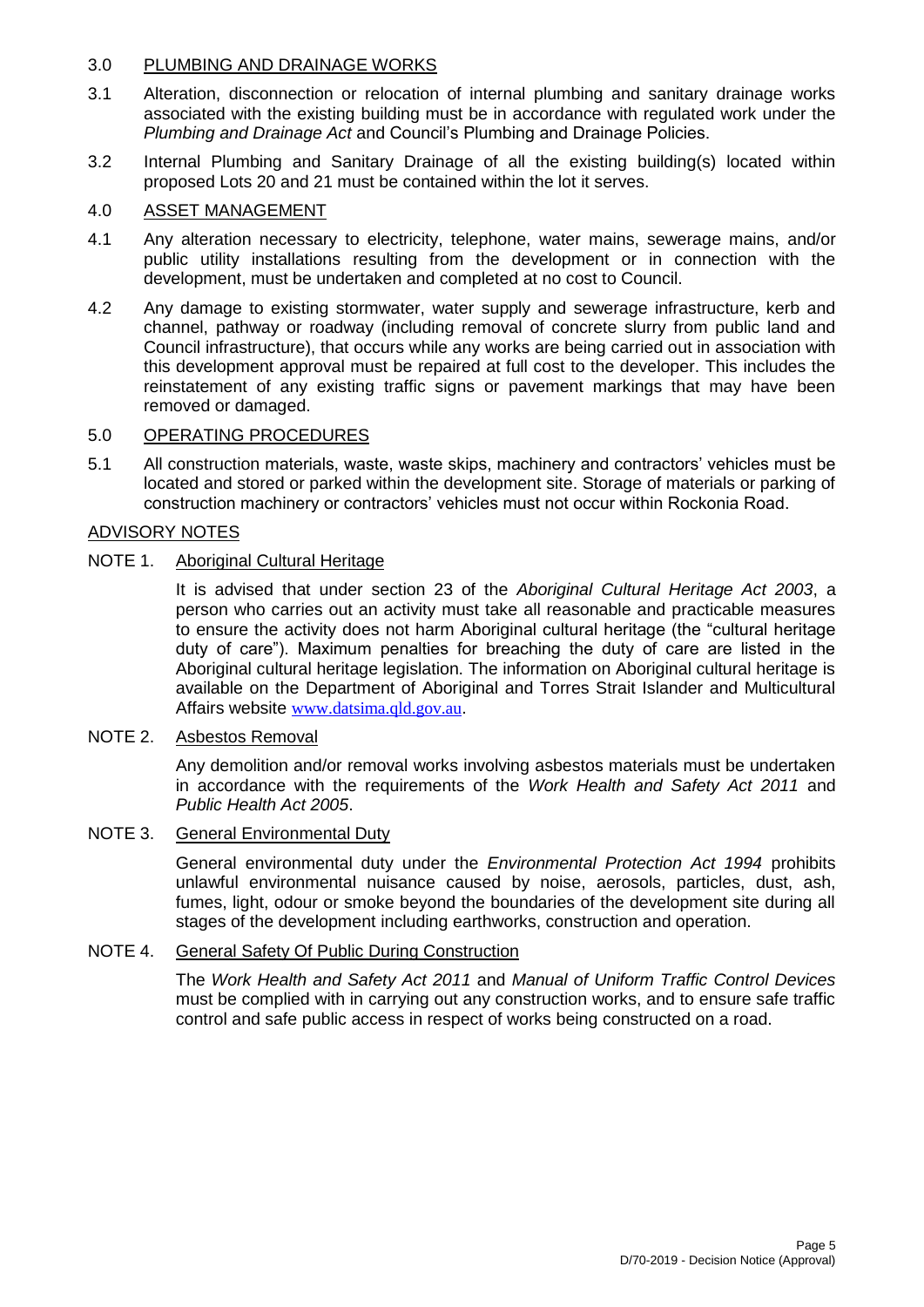

## **Attachment 2 - Appeal Rights**

*PLANNING ACT 2016*

The following is an extract from the *Planning Act 2016 (Chapter 6)*

#### *Appeal rights*

#### *229 Appeals to tribunal or P&E Court*

- (1) Schedule 1 states—
	- (a) matters that may be appealed to— (i)either a tribunal or the P&E Court; or (ii)only a tribunal; or
	- (iii)only the P&E Court; and (b) the person—
		- (i)who may appeal a matter (the **appellant**); and (ii)who is a respondent in an appeal of the matter; and (iii)who is a co-respondent in an appeal of the matter; and
		- (iv)who may elect to be a co-respondent in an appeal of the matter.
- (2) An appellant may start an appeal within the appeal period.
- (3) The **appeal period** is—
	- (a) for an appeal by a building advisory agency—10 business days after a decision notice for the decision is given to the agency or
	- (b) for an appeal against a deemed refusal—at any time after the deemed refusal happens; or
	- (c) for an appeal against a decision of the Minister, under chapter 7, part 4, to register premises or to renew the registration of premises—20 business days after a notice is published under section 269(3)(a) or (4); or
	- (d) for an appeal against an infrastructure charges notice— 20 business days after the infrastructure charges notice is given to the person; or
	- (e) for an appeal about a deemed approval of a development application for which a decision notice has not been given—30 business days after the applicant gives the deemed approval notice to the assessment manager; or
	- (f) for any other appeal—20 business days after a notice of the decision for the matter, including an enforcement notice, is given to the person.

#### Note—

See the P&E Court Act for the court's power to extend the appeal period.

- (4) Each respondent and co-respondent for an appeal may be heard in the appeal.
- (5) If an appeal is only about a referral agency's response, the assessment manager may apply to the tribunal or P&E Court to withdraw from the appeal.
- (6) To remove any doubt, it is declared that an appeal against an infrastructure charges notice must not be about—
	- (a) the adopted charge itself; or
	- (b) for a decision about an offset or refund—
		- (i) the establishment cost of trunk infrastructure identified in a LGIP; or
		- (ii) the cost of infrastructure decided using the method
	- included in the local government's charges resolution.

## **230 Notice of appeal**

- (1) An appellant starts an appeal by lodging, with the registrar of the tribunal or P&E Court, a notice of appeal that—
	- (a) is in the approved form; and
	- (b) succinctly states the grounds of the appeal.
- (2) The notice of appeal must be accompanied by the required fee.
- (3) The appellant or, for an appeal to a tribunal, the registrar must, within the service period, give a copy of the notice of appeal to—
- (a) the respondent for the appeal; and
- (b) each co-respondent for the appeal; and
- (c) for an appeal about a development application under schedule 1, table 1, item 1—each principal submitter for the development application; and
- (d) for an appeal about a change application under schedule 1, table 1, item 2—each principal submitter for the change application; and
- (e) each person who may elect to become a co-respondent for the appeal, other than an eligible submitter who is not a principal submitter in an appeal under paragraph (c) or (d); and
- (f) for an appeal to the P&E Court—the chief executive; and
- (g) for an appeal to a tribunal under another Act—any other person who the registrar considers appropriate.
- (4) The **service period** is—
	- (a) if a submitter or advice agency started the appeal in the P&E Court—2 business days after the appeal is started; or
	- (b) otherwise—10 business days after the appeal is started.
- (5) A notice of appeal given to a person who may elect to be a co-respondent must state the effect of subsection
- (6) A person elects to be a co-respondent by filing a notice of election, in the approved form, within 10 business days after the notice of appeal is given to the person*.*
- **231 Other appeals**
- (1) Subject to this chapter, schedule 1 and the P&E Court Act, unless the Supreme Court decides a decision or other matter under this Act is affected by jurisdictional error, the decision or matter is non-appealable.
- (2) The Judicial Review Act 1991, part 5 applies to the decision or matter to the extent it is affected by jurisdictional error.
- (3) A person who, but for subsection (1) could have made an application under the Judicial Review Act 1991 in relation to the decision or matter, may apply under part 4 of that Act for a statement of reasons in relation to the decision or matter.
- (4) In this section— **decision** includes—
	- (a) conduct engaged in for the purpose of making a decision; and
	- (b) other conduct that relates to the making of a decision; and
	- (c) the making of a decision or the failure to make a decision; and
	- (d) a purported decision; and
	- (e) a deemed refusal.

**non-appealable**, for a decision or matter, means the decision or matter—

- (a) is final and conclusive; and
- (b) may not be challenged, appealed against, reviewed, quashed, set aside or called into question in any other way under the Judicial Review Act 1991 or otherwise, whether by the Supreme Court, another court, a tribunal or another entity; and
- (c) is not subject to any declaratory, injunctive or other order of the Supreme Court, another court, a tribunal or another entity on any ground.

#### **232 Rules of the P&E Court**

- (1) A person who is appealing to the P&E Court must comply with the rules of the court that apply to the appeal.
- (2) However, the P&E Court may hear and decide an appeal even if the person has not complied with rules of the P&E Court.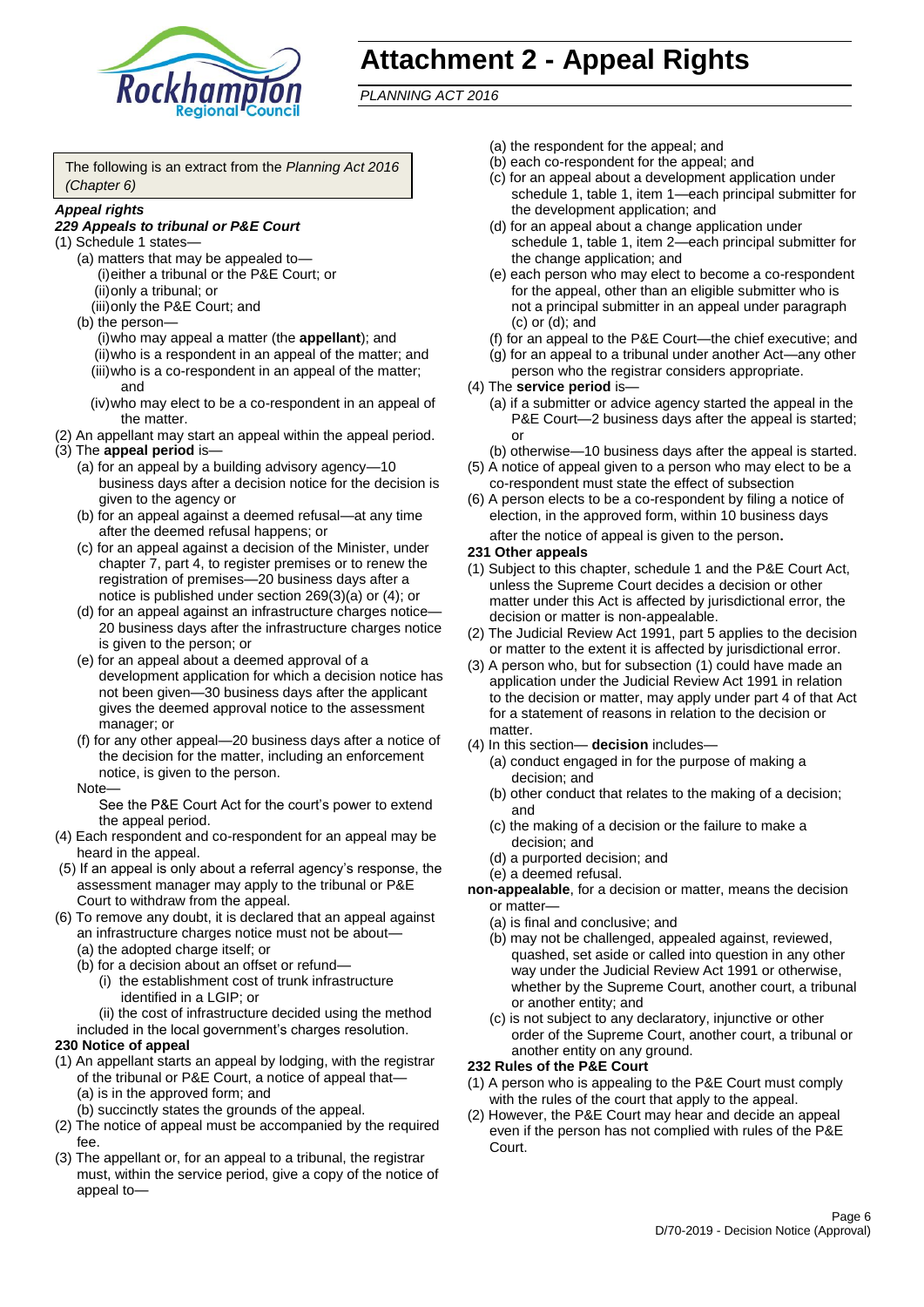

## **Appeal Rights**

*PLANNING ACT 2016*

## **Schedule 1**

#### **Appeals section 229 1 Appeal rights and parties to appeals**

- (1) Table 1 states the matters that may be appealed to—(a) the P&E court; or (b) a tribunal.
- (2) However, table 1 applies to a tribunal only if the matter involves—
	- (a) the refusal, or deemed refusal of a development application, for—
	- (i) a material change of use for a classified building; or
	- (ii) operational work associated with building work, a retaining wall, or a tennis court; or
	- (b) a provision of a development approval for—
	- (i) a material change of use for a classified building; or
- (ii) operational work associated with building work, a retaining wall, or a tennis court; or
	- (c) if a development permit was applied for—the decision to give a preliminary approval for—
		- (i) a material change of use for a classified building; or
	- (ii) operational work associated with building work, a retaining wall, or a tennis court; or
	- (d) a development condition if—
		- (i) the development approval is only for a material change of use that involves the use of a building classified under the Building Code as a class 2 building; and
		- (ii) the building is, or is proposed to be, not more than 3 storeys; and
		- (iii) the proposed development is for not more than 60 sole-occupancy units; or
	- (e) a decision for, or a deemed refusal of, an extension application for a development approval that is only for a material change of use of a classified building; or
	- (f) a decision for, or a deemed refusal of, a change application for a development approval that is only for a material change of use of a classified building; or
	- (g) a matter under this Act, to the extent the matter relates to—
		- (i) the Building Act, other than a matter under that Act that may or must be decided by the Queensland Building and Construction Commission; or
		- (ii) the Plumbing and Drainage Act, part 4 or 5; or
	- (h) a decision to give an enforcement notice in relation to a matter under paragraphs (a) to (g); or
	- (i) a decision to give an infrastructure charges notice; or
	- (j) the refusal, or deemed refusal, of a conversion application; or
	- (k) a matter that, under another Act, may be appealed to the tribunal; or
	- (l) a matter prescribed by regulation.
- (3) Also, table 1 does not apply to a tribunal if the matter

involves—

- (a) for a matter in subsection  $(2)(a)$  to  $(d)$ 
	- (i) a development approval for which the development application required impact assessment; and
	- (ii) a development approval in relation to which the assessment manager received a properly made submission for the development application; or
- (b) a provision of a development approval about the identification or inclusion, under a variation approval, of a matter for the development.
- (4) Table 2 states the matters that may be appealed only to the P&E Court.
- (5) Table 3 states the matters that may be appealed only to the tribunal.
- (6) In each table—
	- (a) column 1 states the appellant in the appeal; and
	- (b) column 2 states the respondent in the appeal; and
	- (c) column 3 states the co-respondent (if any) in the appeal; and
	- (d) column 4 states the co-respondents by election (if any) in the appeal.
- (7) If the chief executive receives a notice of appeal under section 230(3)(f), the chief executive may elect to be a corespondent in the appeal.

| Table 1<br>Appeals to the P&E Court and, for certain matters, to a tribunal                                                                                                                                                                                                                                                                    |                           |                                         |                                                       |  |  |
|------------------------------------------------------------------------------------------------------------------------------------------------------------------------------------------------------------------------------------------------------------------------------------------------------------------------------------------------|---------------------------|-----------------------------------------|-------------------------------------------------------|--|--|
| 1. Development applications<br>An appeal may be made against-<br>(a) the refusal of all or part of the development application; or<br>(b) the deemed refusal of the development application; or<br>(c) a provision of the development approval; or<br>(d) if a development permit was applied for-the decision to give a preliminary approval. |                           |                                         |                                                       |  |  |
| Column 3<br>Column 1<br>Column 2<br>Column 4<br>Co-respondent<br>Co-respondent by election<br>Appellant<br>Respondent<br>(if any)<br>$($ if any $)$                                                                                                                                                                                            |                           |                                         |                                                       |  |  |
| The applicant                                                                                                                                                                                                                                                                                                                                  | The assessment<br>manager | If the appeal is about<br>a concurrence | 1 A concurrence agency that is<br>not a co-respondent |  |  |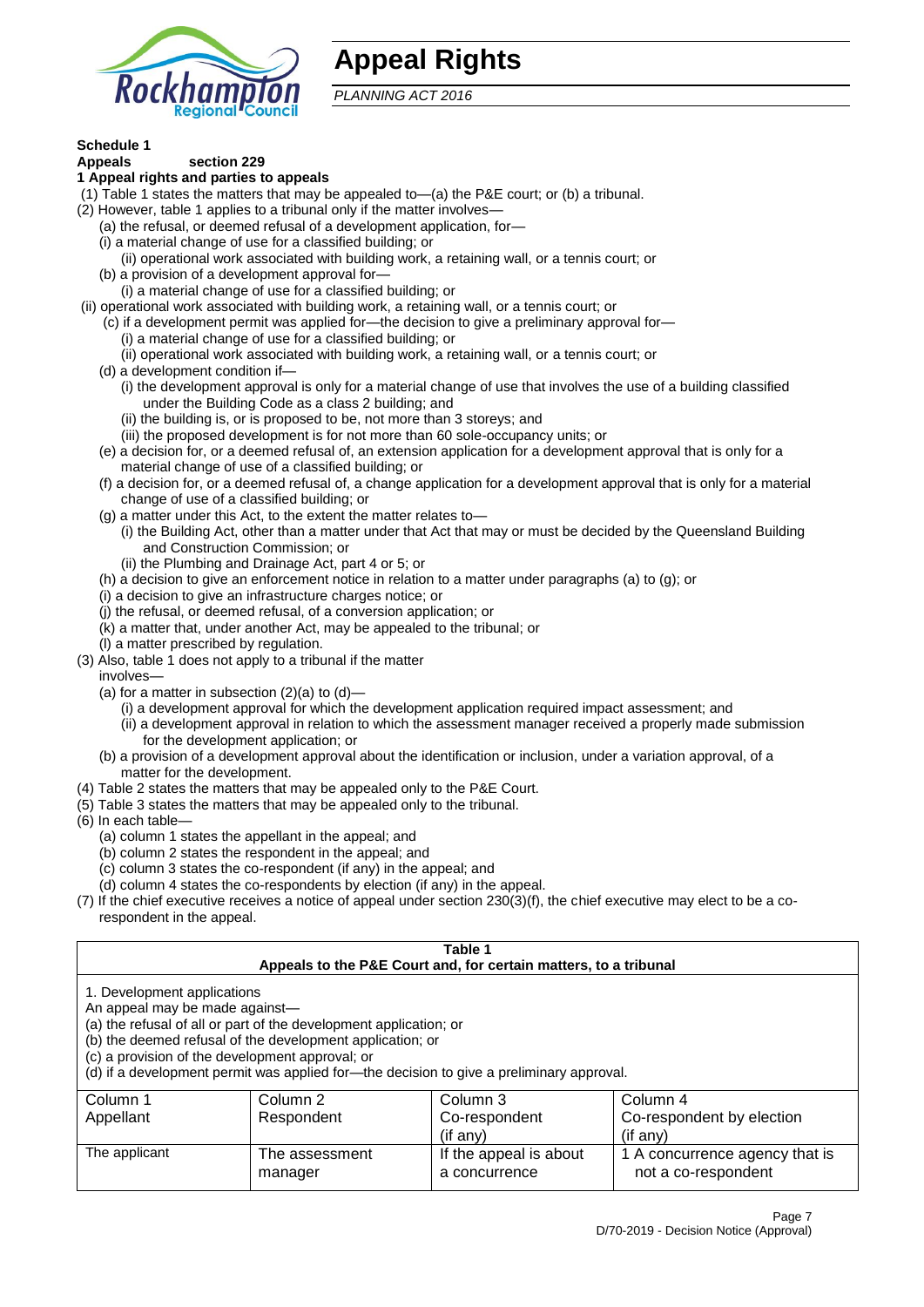| Table 1<br>Appeals to the P&E Court and, for certain matters, to a tribunal                                                                                                                                          |                                                                                                                                                                                              |                                                                 |                                                                                                                                                                                                                                                                                                                                                 |  |  |
|----------------------------------------------------------------------------------------------------------------------------------------------------------------------------------------------------------------------|----------------------------------------------------------------------------------------------------------------------------------------------------------------------------------------------|-----------------------------------------------------------------|-------------------------------------------------------------------------------------------------------------------------------------------------------------------------------------------------------------------------------------------------------------------------------------------------------------------------------------------------|--|--|
|                                                                                                                                                                                                                      |                                                                                                                                                                                              | agency's referral<br>response-the<br>concurrence agency         | 2 If a chosen Assessment<br>manager is the respondent-<br>the prescribed assessment<br>manager<br>3 Any eligible advice agency for<br>the application<br>4 Any eligible submitter for the<br>application                                                                                                                                        |  |  |
| 2. Change applications<br>An appeal may be made against-<br>(b) a deemed refusal of a change application.                                                                                                            |                                                                                                                                                                                              |                                                                 | (a) a responsible entity's decision for a change application, other than a decision made by the P&E court; or                                                                                                                                                                                                                                   |  |  |
| Column 1<br>Appellant                                                                                                                                                                                                | Column <sub>2</sub><br>Respondent                                                                                                                                                            | Column 3<br>Co-respondent<br>(if any)                           | Column 4<br>Co-respondent by election<br>(if any)                                                                                                                                                                                                                                                                                               |  |  |
| 1 The applicant<br>2 If the responsible<br>entity is the<br>assessment<br>manager-an<br>affected entity that<br>gave a pre-request<br>notice or response<br>notice                                                   | The responsible<br>entity                                                                                                                                                                    | If an affected entity<br>starts the appeal-the<br>applicant     | 1 A concurrence agency for the<br>development application<br>2 If a chosen assessment<br>manager is the respondent-<br>the prescribed assessment<br>manager<br>3 A private certifier for the<br>development application<br>4 Any eligible advice agency for<br>the change application<br>5 Any eligible submitter for the<br>change application |  |  |
|                                                                                                                                                                                                                      | 3. Extension applications<br>An appeal may be made against-<br>(a) the assessment manager's decision about an extension application; or<br>(b) a deemed refusal of an extension application. |                                                                 |                                                                                                                                                                                                                                                                                                                                                 |  |  |
| Column 1<br>Appellant                                                                                                                                                                                                | Column <sub>2</sub><br>Respondent                                                                                                                                                            | Column 3<br>Co-respondent<br>(if any)                           | Column 4<br>Co-respondent by election<br>(if any)                                                                                                                                                                                                                                                                                               |  |  |
| 1 The applicant<br>1<br>$\overline{2}$<br>For a matter other<br>than a deemed<br>refusal of an<br>extension<br>application $-$ a<br>concurrence<br>agency, other than<br>the chief executive,<br>for the application | The assessment<br>manager                                                                                                                                                                    | If a concurrence<br>agency starts the<br>appeal - the applicant | If a chosen assessment<br>manager is the respondent – the<br>prescribed assessment manager                                                                                                                                                                                                                                                      |  |  |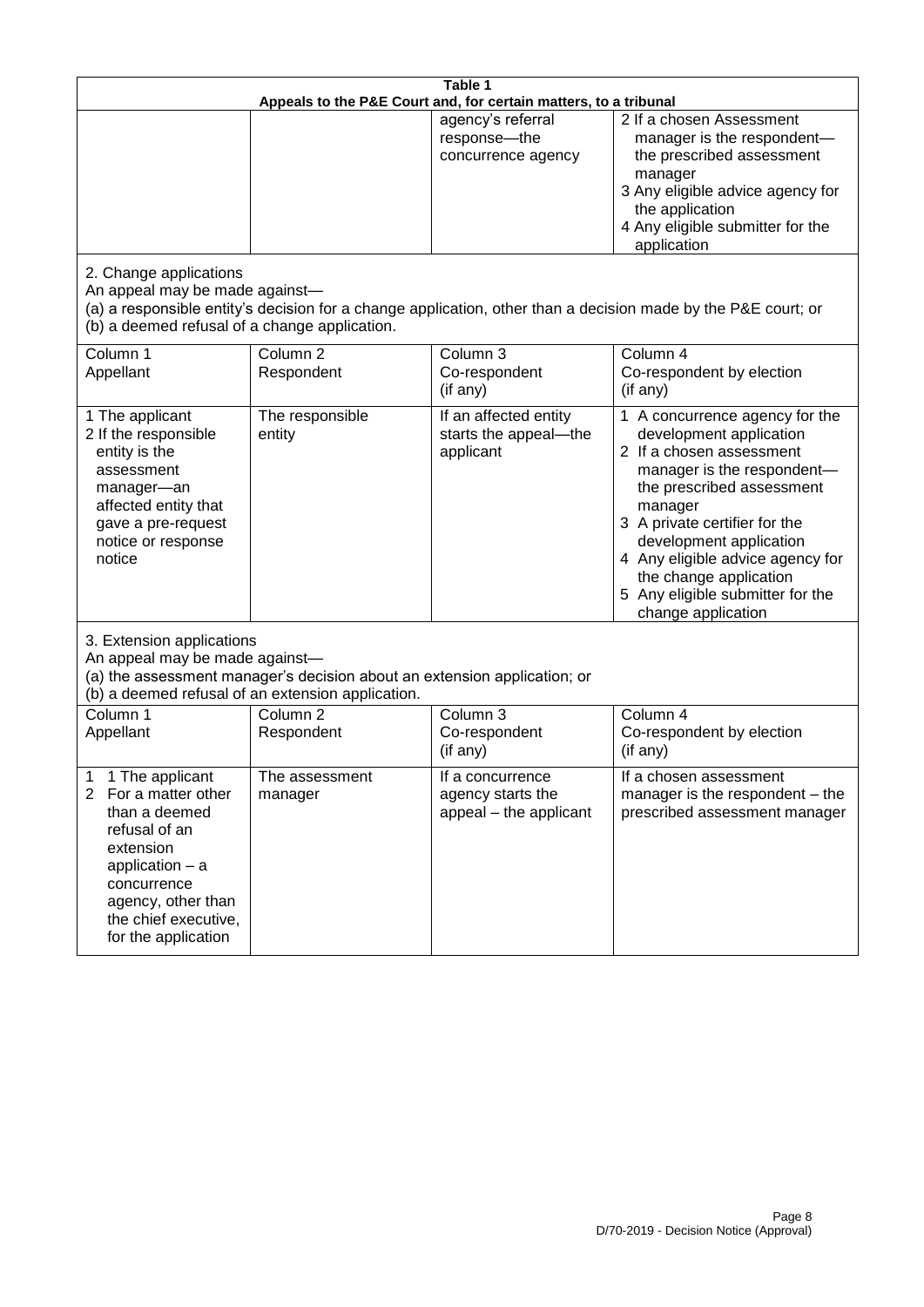#### **Table 1 Appeals to the P&E Court and, for certain matters, to a tribunal**

4. Infrastructure charges notices

- An appeal may be made against an infrastructure charges notice on 1 or more of the following grounds
- a) The notice involved an error relating to
	- (i) The application of the relevant adopted charge; or
- Examples of errors in applying an adopted charge
	- The incorrect application of gross floor area for a non-residential development
	- Applying an incorrect 'use category', under a regulation, to the development
	- (i) The working out of extra demands, for section 120; or
	- (ii) An offset or refund; or
- b) The was no decision about an offset or refund; or
- c) If the infrastructure charges notice states a refund will be given the timing for giving the refund; or
- d) The amount of the charge is so unreasonable that no reasonable relevant local government could have

## imposed the amount.

| Column 1<br>Appellant                                    | Column 2<br>Respondent                                                    | Column 3<br>Co-respondent<br>(if any) | Column 4<br>Co-respondent by election<br>(if any) |
|----------------------------------------------------------|---------------------------------------------------------------------------|---------------------------------------|---------------------------------------------------|
| The person given the<br>Infrastructure charges<br>notice | The local government<br>that gave the<br>infrastructure charges<br>notice |                                       | $\overline{\phantom{a}}$                          |

5. Conversion applications

An appeal may be made against—

(a) the refusal of a conversion application; or

(b) a deemed refusal of a conversion application.

| Column 1      | Column 2                | Column 3       | Column 4                  |
|---------------|-------------------------|----------------|---------------------------|
| Appellant     | Respondent              | Co-respondent  | Co-respondent by election |
|               |                         | $($ if any $)$ | $($ if any $)$            |
| The applicant | The local government    |                |                           |
|               | to which the conversion |                |                           |
|               | application was made    |                |                           |

6. Enforcement notices

An appeal may be made against the decision to give an enforcement notice.

| Column 1                                   | Column 2                     |               |                                                                                                                                                                            |
|--------------------------------------------|------------------------------|---------------|----------------------------------------------------------------------------------------------------------------------------------------------------------------------------|
|                                            |                              | Column 3      | Column 4                                                                                                                                                                   |
| Appellant                                  | Respondent                   | Co-respondent | Co-respondent by election                                                                                                                                                  |
|                                            |                              | (if any)      | (if any)                                                                                                                                                                   |
| The person given the<br>enforcement notice | The enforcement<br>authority |               | If the enforcement authority is<br>not the local government for<br>the premises in relation to which<br>the offence is alleged to have<br>happened-the local<br>government |

#### **Table 2 Appeals to the P&E Court only**

1. Appeals from tribunal

An appeal may be made against a decision of a tribunal, other than a decision under

section 252, on the ground of—

(a) an error or mistake in law on the part of the tribunal; or

(b) jurisdictional error.

| Column 1<br>Appellant                             | Column 2<br>Respondent                                    | Column 3<br>Co-respondent<br>$($ if any $)$ | Column 4<br>Co-respondent by election<br>(if any) |
|---------------------------------------------------|-----------------------------------------------------------|---------------------------------------------|---------------------------------------------------|
| A party to the<br>proceedings for the<br>decision | The other party to the<br>proceedings for the<br>decision | ۰                                           |                                                   |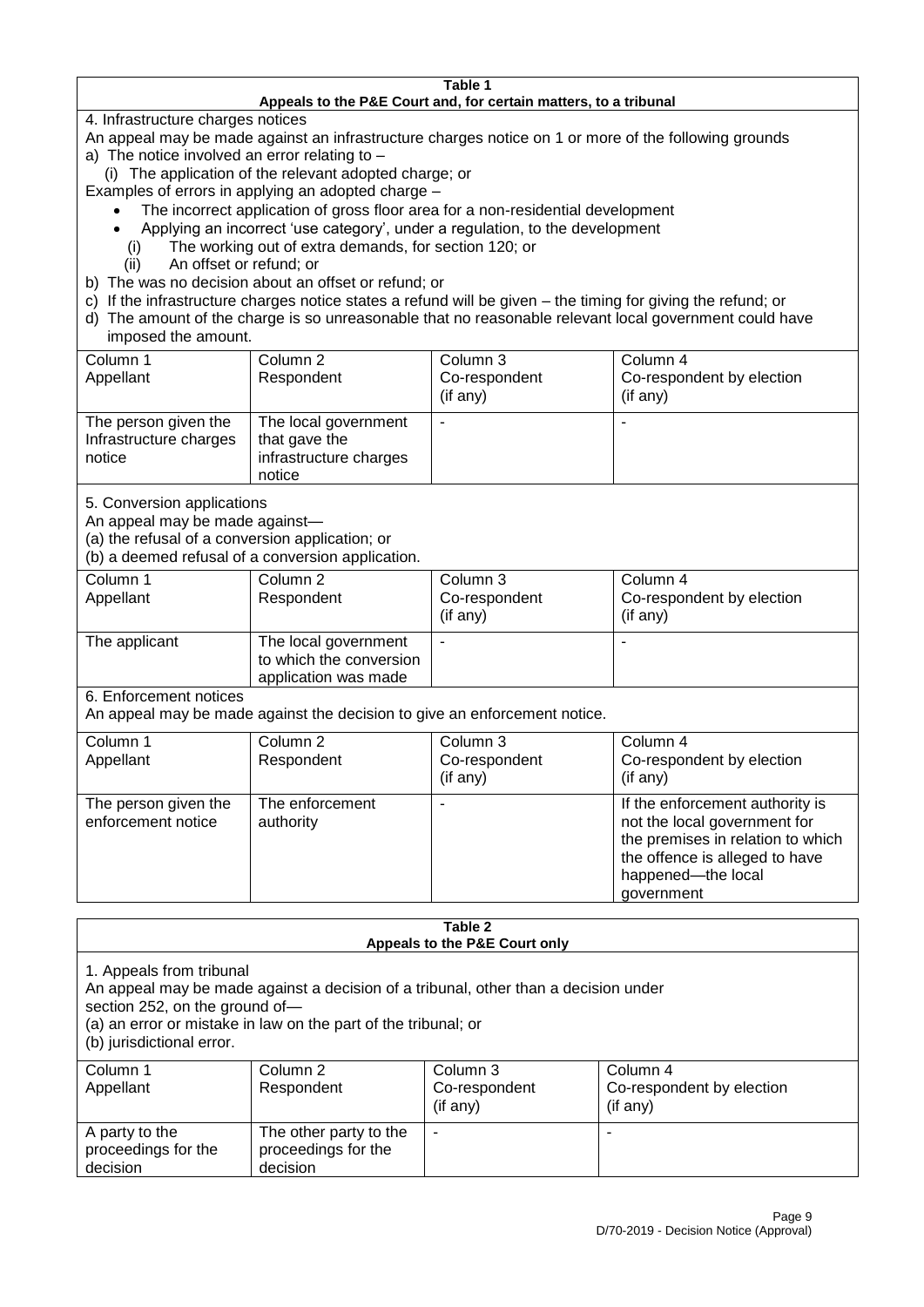#### **Table 2 Appeals to the P&E Court only**

2. Eligible submitter appeals

An appeal may be made against the decision to give a development approval, or an approval for a change application, to the extent that the decision relates to—

(a) any part of the development application for the development approval that required impact assessment; or (b) a variation request.

| Column 1                                                                                                                                                                                                                                                                                                                                                                                                           | Column <sub>2</sub>                                                                                                        | Column 3                                                                                                                  | Column 4                                             |  |
|--------------------------------------------------------------------------------------------------------------------------------------------------------------------------------------------------------------------------------------------------------------------------------------------------------------------------------------------------------------------------------------------------------------------|----------------------------------------------------------------------------------------------------------------------------|---------------------------------------------------------------------------------------------------------------------------|------------------------------------------------------|--|
| Appellant                                                                                                                                                                                                                                                                                                                                                                                                          | Respondent                                                                                                                 | Co-respondent                                                                                                             | Co-respondent by election                            |  |
|                                                                                                                                                                                                                                                                                                                                                                                                                    |                                                                                                                            | (if any)                                                                                                                  | (if any)                                             |  |
| 1 For a development<br>application-an<br>eligible submitter for<br>the development<br>application<br>2 For a change<br>application-an<br>eligible submitter for<br>the change<br>application                                                                                                                                                                                                                       | 1 For a development<br>application-the<br>assessment<br>manager<br>2 For a change<br>application-the<br>responsible entity | 1 The applicant<br>2 If the appeal is<br>about a concurrence<br>agency's referral<br>response---the<br>concurrence agency | Another eligible<br>submitter for the<br>application |  |
| 3. Eligible submitter and eligible advice agency appeals<br>An appeal may be made against a provision of a development approval, or failure to<br>include a provision in the development approval, to the extent the matter relates to-<br>(a) any part of the development application or the change application, for the development approval, that<br>required impact assessment; or<br>(b) a variation request. |                                                                                                                            |                                                                                                                           |                                                      |  |
| Column 1                                                                                                                                                                                                                                                                                                                                                                                                           | Column <sub>2</sub>                                                                                                        | Column 3                                                                                                                  | Column 4                                             |  |
| Appellant                                                                                                                                                                                                                                                                                                                                                                                                          | Respondent                                                                                                                 | Co-respondent                                                                                                             | Co-respondent by election                            |  |

| Appellant                                                                                                                                                                                                                                                                                     | Respondent                                                                                                                 | Co-respondent<br>(if any)                                                                                                 | Co-respondent by election<br>(i f an y)           |
|-----------------------------------------------------------------------------------------------------------------------------------------------------------------------------------------------------------------------------------------------------------------------------------------------|----------------------------------------------------------------------------------------------------------------------------|---------------------------------------------------------------------------------------------------------------------------|---------------------------------------------------|
| 1 For a development<br>application-an<br>eligible submitter for<br>the development<br>application<br>2 For a change<br>application-an<br>eligible submitter for<br>the change<br>application<br>3 An eligible advice<br>agency for the<br>development<br>application or<br>change application | 1 For a development<br>application-the<br>assessment<br>manager<br>2 For a change<br>application-the<br>responsible entity | 1 The applicant<br>2 If the appeal is<br>about a concurrence<br>agency's referral<br>response---the<br>concurrence agency | Another eligible submitter for the<br>application |
|                                                                                                                                                                                                                                                                                               |                                                                                                                            |                                                                                                                           |                                                   |

4. Compensation claims

An appeal may be made against—

(a) a decision under section 32 about a compensation claim; or

(b) a decision under section 265 about a claim for compensation; or

(c) a deemed refusal of a claim under paragraph (a) or (b).

| Column 1               | Column 2            | Column 3      | Column 4                  |
|------------------------|---------------------|---------------|---------------------------|
| Appellant              | Respondent          | Co-respondent | Co-respondent by election |
|                        |                     | (if any)      | (if any)                  |
| A person dissatisfied  | The local           |               |                           |
| with the decision      | government to which |               |                           |
|                        | the claim was made  |               |                           |
| 5. Registered premises |                     |               |                           |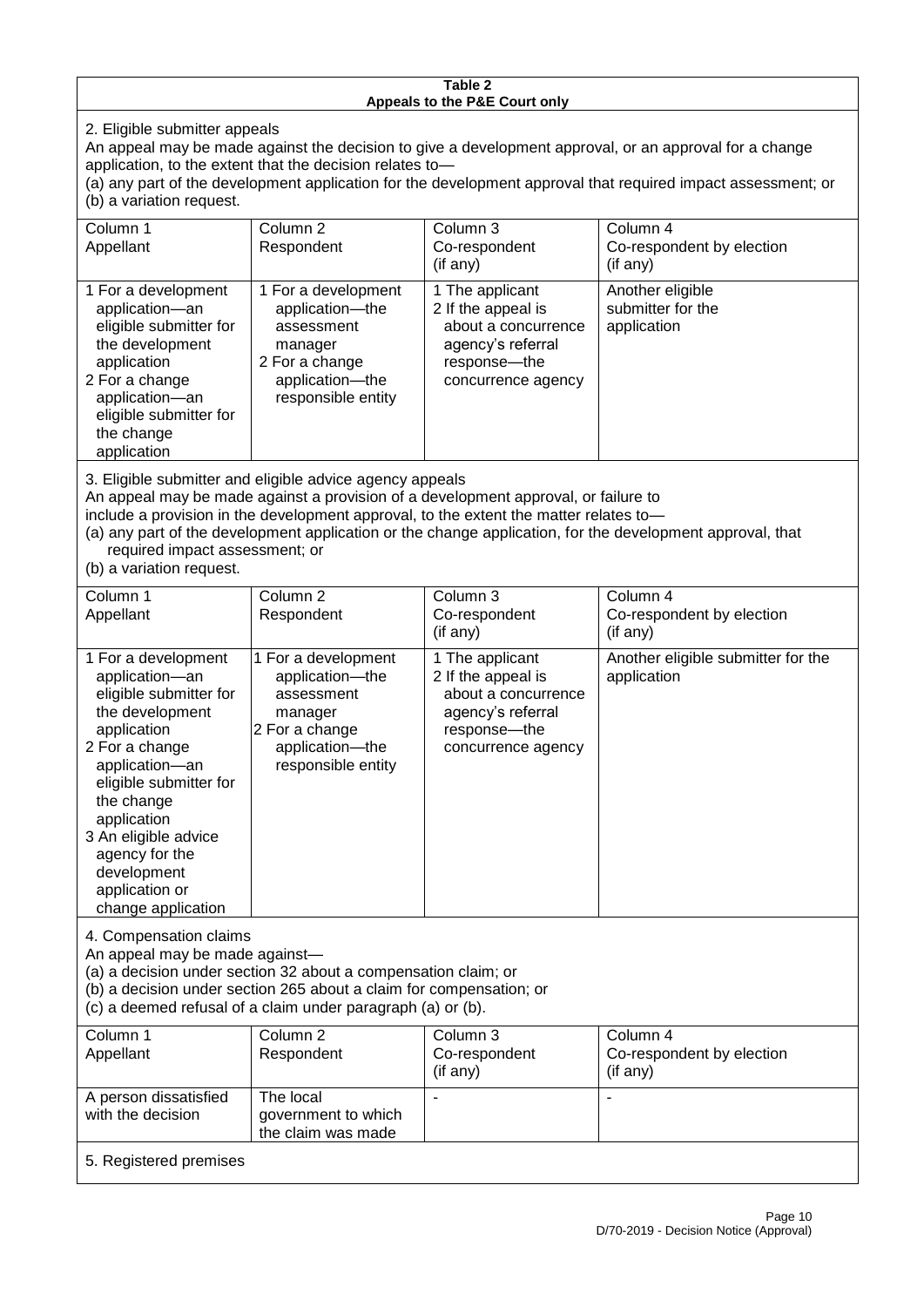| Table 2<br>Appeals to the P&E Court only                                                                                                                                                                                                                                                                             |                                   |                                                  |                                                                                                                                                                             |  |
|----------------------------------------------------------------------------------------------------------------------------------------------------------------------------------------------------------------------------------------------------------------------------------------------------------------------|-----------------------------------|--------------------------------------------------|-----------------------------------------------------------------------------------------------------------------------------------------------------------------------------|--|
| An appeal may be made against a decision of the Minister under chapter 7, part 4.                                                                                                                                                                                                                                    |                                   |                                                  |                                                                                                                                                                             |  |
| Column 1<br>Appellant                                                                                                                                                                                                                                                                                                | Column <sub>2</sub><br>Respondent | Column <sub>3</sub><br>Co-respondent<br>(if any) | Column 4<br>Co-respondent by election<br>(if any)                                                                                                                           |  |
| 1 A person given a<br>decision notice about<br>the decision<br>2 If the decision is to<br>register premises or<br>renew the<br>registration of<br>premises-an owner<br>or occupier of<br>premises in the<br>affected area for the<br>registered premises<br>who is dissatisfied<br>with the decision                 | The Minister                      | $\overline{\phantom{a}}$                         | If an owner or occupier starts the<br>appeal - the owner of the<br>registered premises                                                                                      |  |
| 6. Local laws<br>An appeal may be made against a decision of a local government, or conditions applied,<br>under a local law about-<br>(a) the use of premises, other than a use that is the natural and ordinary consequence of prohibited<br>development; or<br>(b) the erection of a building or other structure. |                                   |                                                  |                                                                                                                                                                             |  |
| Column 1<br>Appellant                                                                                                                                                                                                                                                                                                | Column <sub>2</sub><br>Respondent | Column 3<br>Co-respondent<br>(if any)            | Column 4<br>Co-respondent by election<br>(if any)                                                                                                                           |  |
| A person who-<br>(a) applied for the<br>decision; and<br>(b) is dissatisfied with<br>the decision or<br>conditions.                                                                                                                                                                                                  | The local government              |                                                  |                                                                                                                                                                             |  |
| Table 3<br>Appeals to the tribunal only                                                                                                                                                                                                                                                                              |                                   |                                                  |                                                                                                                                                                             |  |
| 1. Building advisory agency appeals<br>An appeal may be made against giving a development approval for building work to the extent the building<br>work required code assessment against the building assessment provisions.                                                                                         |                                   |                                                  |                                                                                                                                                                             |  |
| Column 1<br>Appellant                                                                                                                                                                                                                                                                                                | Column <sub>2</sub><br>Respondent | Column 3<br>Co-respondent<br>(if any)            | Column 4<br>Co-respondent by election<br>(if any)                                                                                                                           |  |
| A building advisory<br>agency for the<br>development application<br>related to the approval                                                                                                                                                                                                                          | The assessment<br>manager         | The applicant                                    | 1 A concurrence agency for the<br>development application<br>related to the approval<br>2 A private certifier for the<br>development application<br>related to the approval |  |
| 3. Certain decisions under the Building Act and the Plumbing and Drainage Act<br>An appeal may be made against a decision under-<br>(a) the Building Act, other than a decision made by the Queensland Building and Construction Commission; or<br>(b) the Plumbing and Drainage Act, part 4 or 5.                   |                                   |                                                  |                                                                                                                                                                             |  |
| Column 1<br>Appellant                                                                                                                                                                                                                                                                                                | Column <sub>2</sub><br>Respondent | Column 3<br>Co-respondent<br>(if any)            | Column 4<br>Co-respondent by election<br>(if any)                                                                                                                           |  |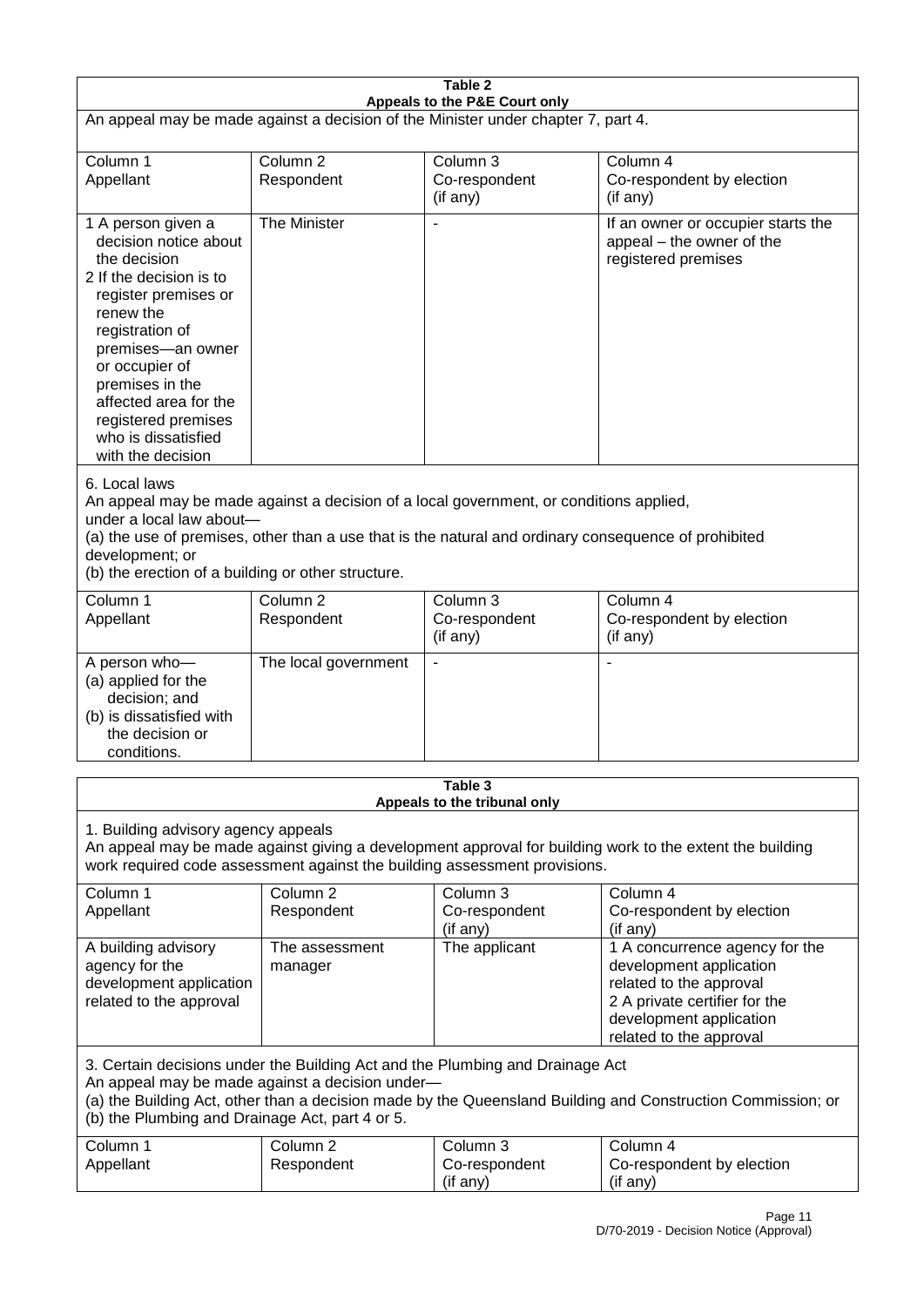| Table 3                                                                                                                                                                                                                              |                      |                              |                           |
|--------------------------------------------------------------------------------------------------------------------------------------------------------------------------------------------------------------------------------------|----------------------|------------------------------|---------------------------|
|                                                                                                                                                                                                                                      |                      | Appeals to the tribunal only |                           |
| A person who received,                                                                                                                                                                                                               | The person who made  |                              |                           |
| or was entitled to                                                                                                                                                                                                                   | the decision         |                              |                           |
| receive, notice of the                                                                                                                                                                                                               |                      |                              |                           |
| decision                                                                                                                                                                                                                             |                      |                              |                           |
| 4. Local government failure to decide application under the Building Act<br>An appeal may be made against a local government's failure to decide an application under the Building Act<br>within the period required under that Act. |                      |                              |                           |
| Column 1                                                                                                                                                                                                                             | Column 2             | Column 3                     | Column 4                  |
| Appellant                                                                                                                                                                                                                            | Respondent           | Co-respondent                | Co-respondent by election |
|                                                                                                                                                                                                                                      |                      | (if any)                     | (if any)                  |
| A person who was                                                                                                                                                                                                                     | The local government |                              |                           |
| entitled to receive,                                                                                                                                                                                                                 | to which the         |                              |                           |
| notice of the decision                                                                                                                                                                                                               | application was made |                              |                           |